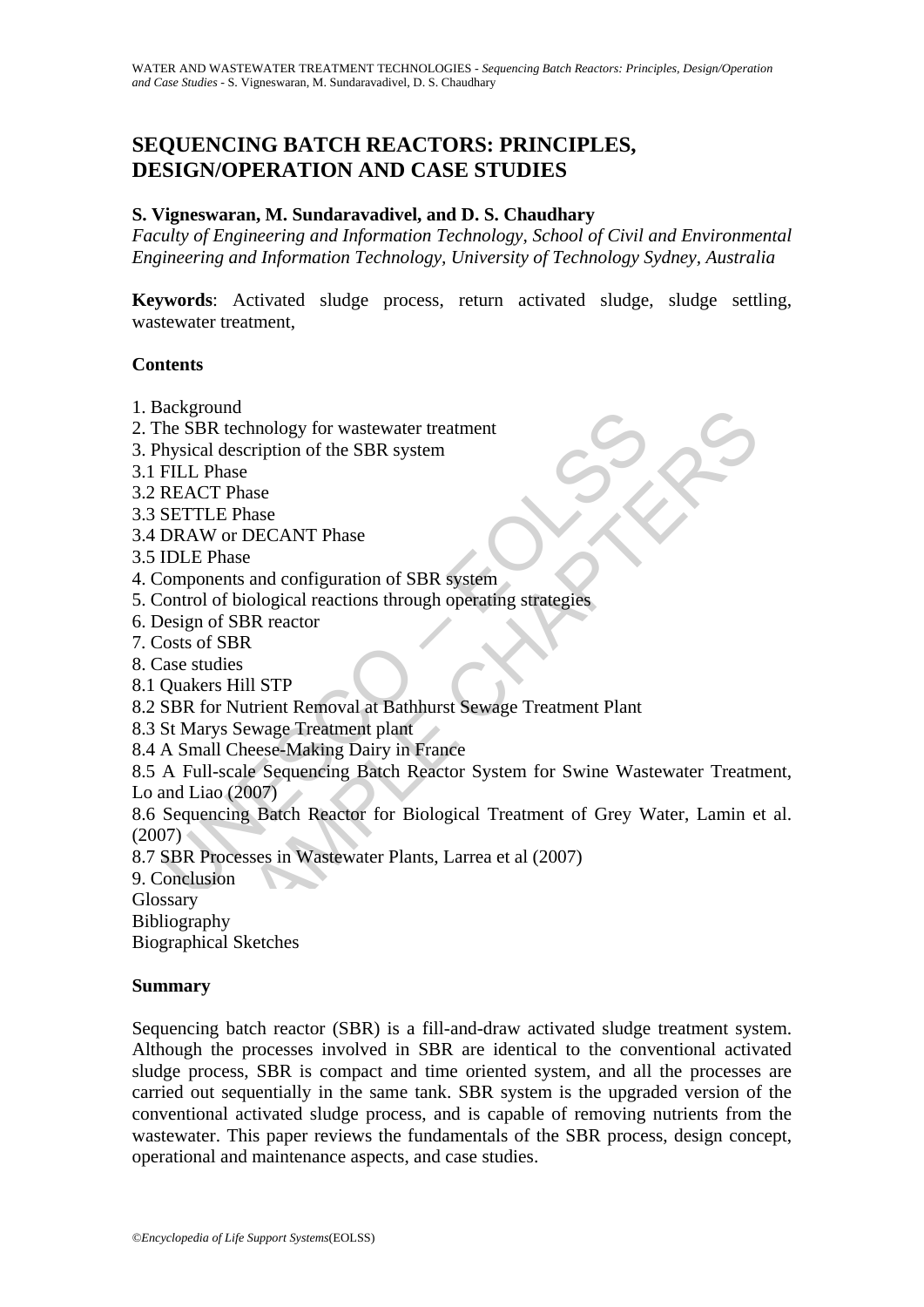# **1. Background**

Activated sludge process, oxidation ponds, aerated lagoons and oxidation ditches are the commonly adopted suspended growth biological treatment systems. Compared to the pond and lagoon systems, activated sludge systems also lend themselves for a number of design and operational control measures to improve performance and achieve desired treated wastewater quality. However, the flexibility in design and process control for these systems comes at the cost of high external energy inputs and skilled operation requirements.

Conventional activated sludge process (ASP) is not designed to remove nitrogen. Further, due to its short detention time, the sludge produced is not well digested warranting an additional sludge digestion treatment. Since the 1970s, a modification of the conventional activated sludge process has made the emergence of the sequencing batch reactor (SBR) process. Conventional ASP systems are space oriented. Wastewater flow moves from one tank into the next on a continuous basis and virtually all tanks have a predetermined liquid volume. The SBR, on the other hand, is a time-oriented system, with flow, energy input, and tank volume varying according to some predetermined, periodic operating strategy. Hence, SBR is best defined as a time-oriented, batch process, falling under the broad category of an unsteady-state activated sludge system (Irvine et al., 1979).

conventional activated sludge process has made the emergence<br>h reactor (SBR) process. Conventional ASP systems are space or<br>*i* moves from one tank into the next on a continuous basis and<br>e a predetermined liquid volume. T itional activated sludge process has made the emergence of the sequent or (SBR) process. Conventional ASP systems are space oriented. Wastev sfrom one tank into the next on a continuous basis and virtually all the determin Current interest in sequencing batch treatment of wastewater would appear to be a return to the original notion of the activated sludge process. The first notable, but shortlived, resurgence of interest in batch biological treatment occurred in the early 1950s when Porges (1955) and his co-workers first studied batch operation of ASP system for treating dairy wastewaters. The second resurgence occurred in the 1970s with the efforts of Irvine and his co-workers investigating the suitability of batch biological processes (Dennis et al., 1979; Irvine et al., 1977; Irvine and Richter, 1976). Around the same period, interest in the batch operated biological treatment systems surfaced also in Australia (Goronszy, 1979). The system developed in Australia was based on the original Pasveer oxidation ditch concept, where a single reaction vessel took the form of an endless loop of shallow ditch in which inflow, aeration, settlement and discharge followed a specific cycle.

Interest in the SBR has endured and work has extended to the use of SBR for nutrient removal (Demoulin et al., 1997; Keller et al., 2000), and for the treatment of industrial and hazardous wastes (Hersbrun, 1984; Ng, 1987; Ng and Chin, 1986).

In this paper, a review on the principles, design, and operation with some case studies of SBR system is provided.

#### **2. The SBR Technology for Wastewater Treatment**

In its most basic form, the SBR system is simply a set of tanks that operate on a fill-anddraw basis. The tanks may be an earthen or oxidation ditch, a rectangular basin, or any other concrete/ metal type structure. Each tank in the SBR system is filled during a discrete period of time and then operated as a batch reactor. After desired treatment, the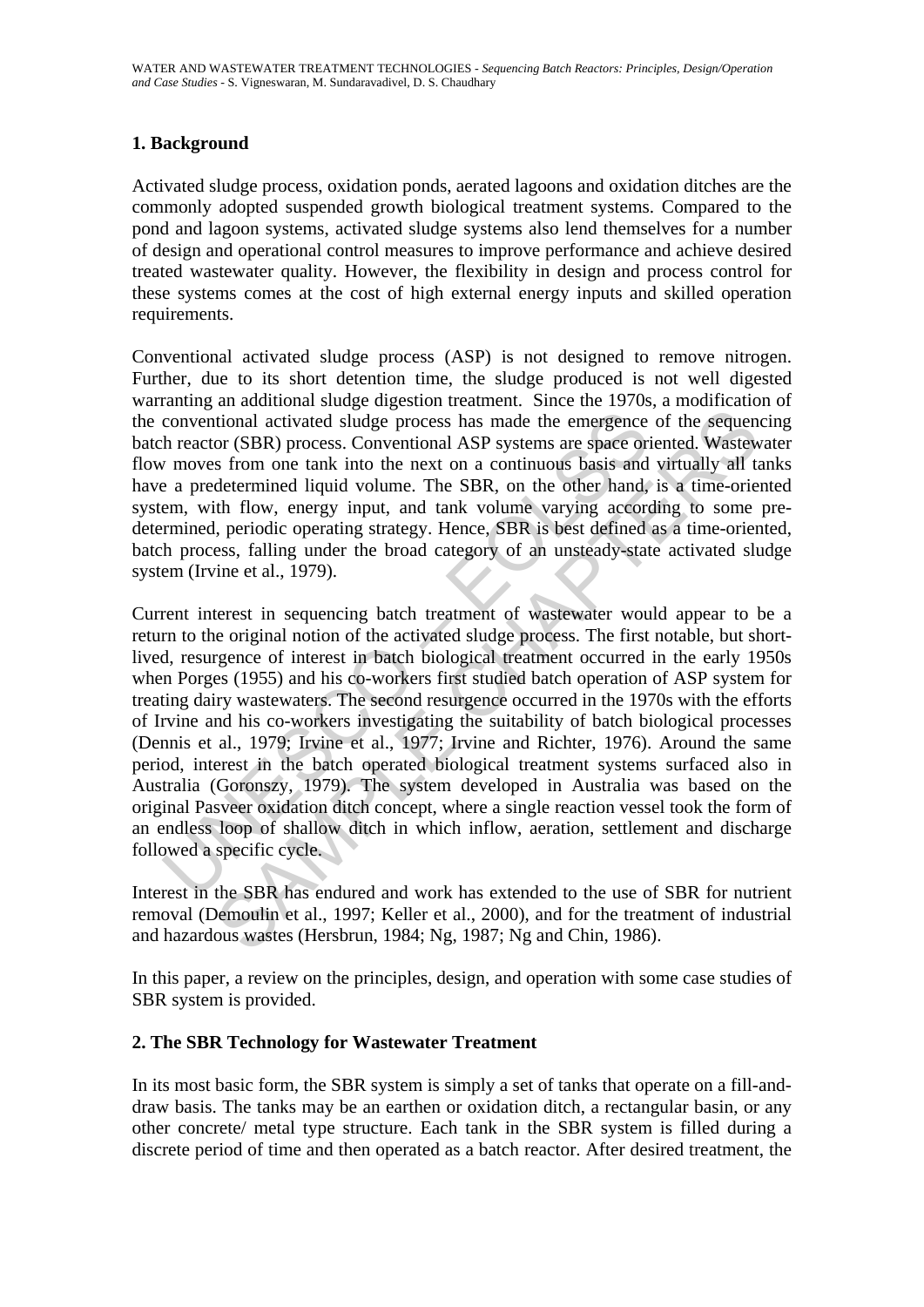mixed liquor is allowed to settled and the clarified supernatant is drawn from the tank. The essential difference between the SBR and the conventional continuous flow activated sludge system is that SBR carries out functions such as equalization, aeration and sedimentation in a time rather in a space sequence.

One advantage of the time orientation of the SBR is flexibility of operation. The total time in the SBR is used to establish the size of the system and can be related to the total volume of a conventional continuous-flow facility. As a result, the fraction of time devoted to a specific function in the SBR is equivalent to some corresponding tank in a space oriented system. Therefore, the relative tank volumes dedicated to, say, aeration and sedimentation in the SBR can be redistributed easily by adjusting the mechanism which controls the time (and, therefore, share the total volume) planned for either function. In conventional ASP, the relative tank volume is fixed and cannot be shared or redistributed as easily as in SBR.

Because of the flexibility associated with working in time rather than in space, the SBR can be operated either as a labor-intensive, low-energy, high sludge yield systems or as an energy-intensive, low-labor, low sludge yielding system for essentially the same physical plant. Labor, energy and sludge yield can also be traded off with initial capital costs. The operational flexibility also allows designers to use the SBR to meet many different treatment objectives, including one objective at the time of construction (e.g. BOD and suspended solids reduction) and another at a later time (e.g. nitrification/denitrification in addition to BOD and suspended solids removal).



# **3. Physical Description of the SBR System**

Figure 1. SBR reactor during one complete cycle

An SBR system may be designed as consisting of a single or multiple reactor tanks operating in parallel. Each operating cycle of a SBR reactor comprises five distinctive phases, referred to as: FILL, REACT, SETTLE, DRAW and IDLE phases. Figure 1 illustrates a SBR reactor operation for one cycle (batch) of wastewater treatment.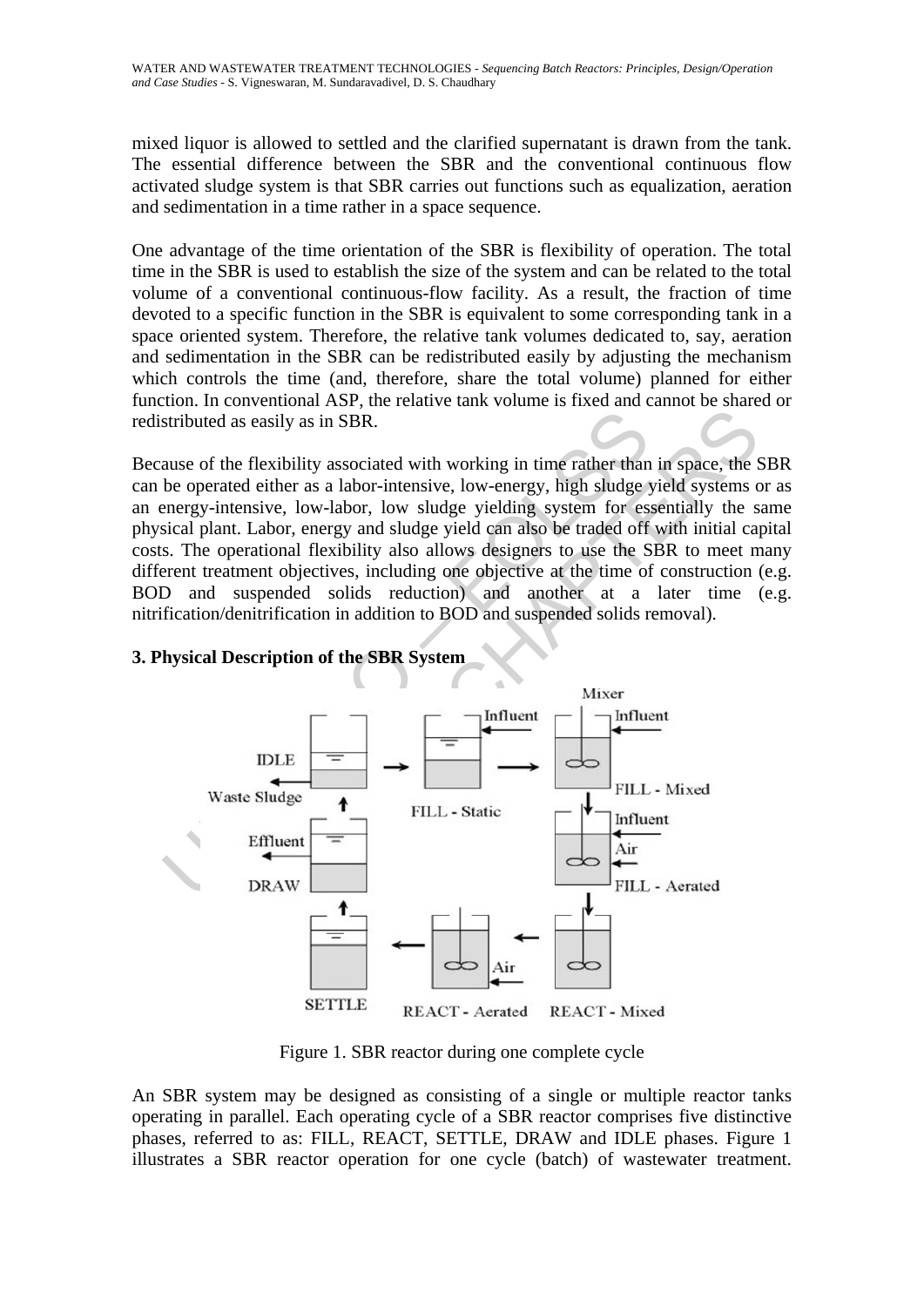Overall control of the system is accomplished with level sensors and a timing device or microprocessor. A detailed discussion of each of the phases of the SBR is provided in the following sections:

# **3.1 FILL Phase**

FILL provides for the addition of influent to the reactor. During FILL, the influent wastewater is added to the biomass (i.e. mixed liquor suspended solids) which remained in the tank from the previous cycle. Depending upon the treatment objective, the fill may be static, mixed or aerated. Static FILL (no mixing or aeration) results in minimum energy input and high substrate concentration at the end of this phase.

Mixed FILL (mixing without aeration) results in denitrification, if nitrates are present, a subsequent reduction of BOD and energy input, and in the anoxic or anaerobic conditions required for biological phosphorus removal.

Aerated FILL (mixing and aeration) results in starting of aerobic reactions leading to a reduction of cycle time, and holds substrate at lower concentrations, which may be important if biodegradable constituents present in wastewater are toxic at high concentrations.

Studies recommend static FILL with neither aeration nor mechanical mixing, as this helps promote high fermentation rates with allow flocculent bacteria to outcompete filamentous species, hence prevent sludge bulking (Chudoba et al., 1973; Schroeder, 1982).

# **3.2 REACT Phase**

Exercuent reduction of BOD and energy input, and in the and<br>ditions required for biological phosphorus removal.<br>ated FILL (mixing and aeration) results in starting of aerobic reaction<br>order of cycle time, and holds substra reduction of BOD and energy input, and in the anoxic or anaer<br>required for biological phosphorus removal.<br>LL (mixing and aeration) results in starting of aerobic reactions leading<br>of cycle time, and holds substrate at lowe With the reactor full, the REACT phase begins. In general, vigorous aeration is the feature of this phase. However, as in FILL, the REACT phase may required to be carried out in high dissolved oxygen concentrations (aerated REACT), or in low dissolved oxygen concentrations (mixed REACT). The time allocated for REACT should be sufficient to achieve the desired level of effluent quality. The time dedicated to REACT phase can vary from a low of zero to more than 50% of the total cycle time. If only organics removal is desired, the aeration period can be as short as 15 minutes. However, longer aeration periods in the order of 4 hours or more, are normally required for long term stability of the process and nitrification. Where denitrification following nitrification is required, aeration during the REACT period is interrupted. Anoxic conditions would then prevail over a period of hours followed by a short period of aeration. This will strip away the nitrogen gas bubbles and aid in sedimentation.

## **3.3 SETTLE Phase**

The SETTLE phase allows for separation of biosolids from the treated effluent without any inflow or outflow, in the SBR reactor that may have a volume more than ten times that of a secondary clarifier used for conventional continuous-flow activated sludge plant. The major advantage of SBR is its use as a clarifier, which allows for truly quiescent sedimentation conditions. Because all of the biomass remains in the tank until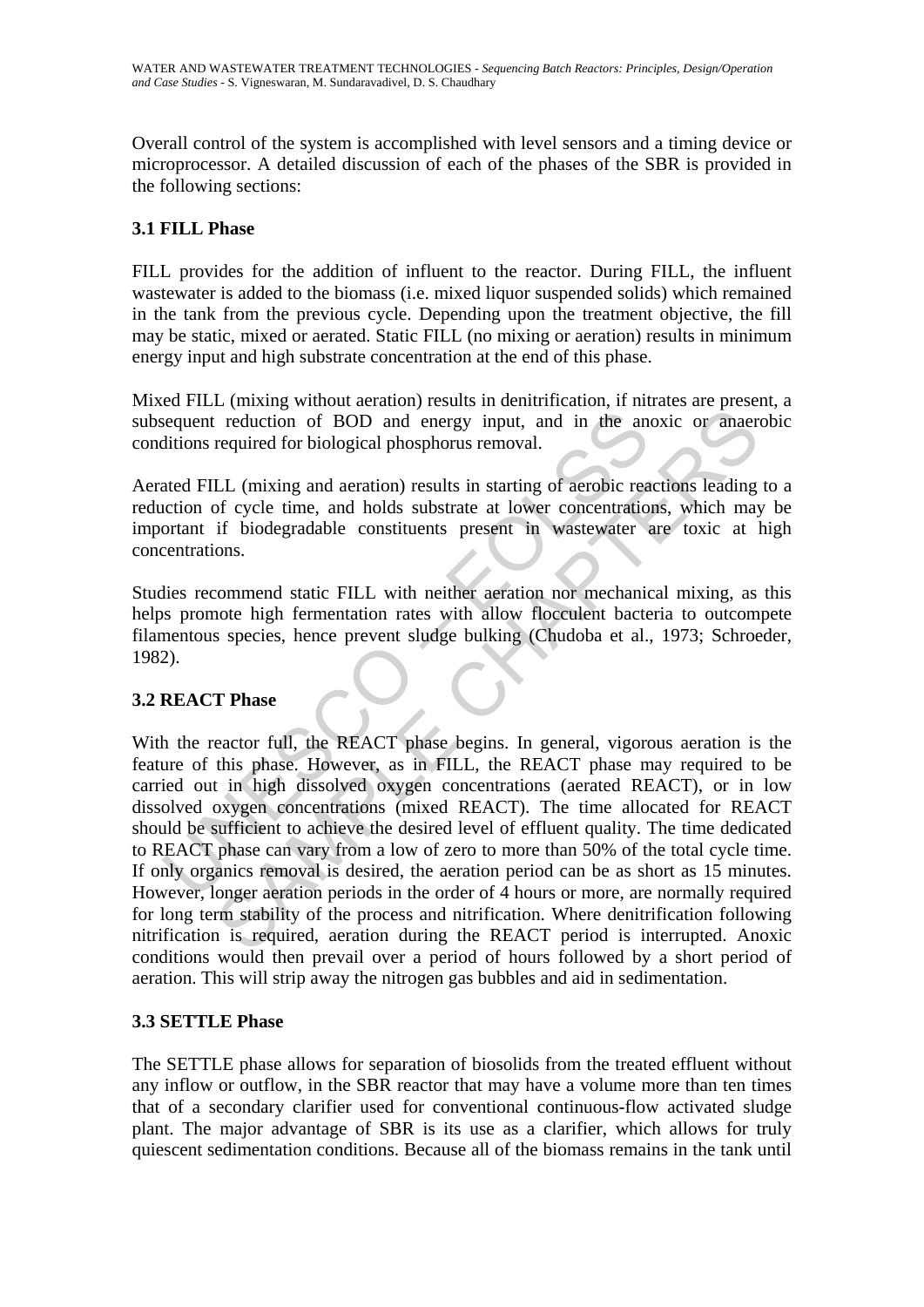some fraction must be wasted, there is no need for underflow hardware normally found in conventional clarifiers. In contrast, the conventional ASP systems, continuously remove mixed liquor and passes through the clarifier only to return a major portion of the sludge to the aeration tank. Thus in conventional systems, quiescent conditions are assumed in design, but not achieved in operation as a result of secondary currents.

# **3.4 DRAW or DECANT Phase**

This is the withdrawal phase to discharge the clarified effluent from the reactor. There are several withdrawal mechanisms available. It may be as simple as a pipe fixed at some predetermined depth with the flow regulated by an automatic valve or a pump. Alternatively, an adjustable or floating weir at or just beneath the liquid surface can be used. As with the fixed pipe arrangement, discharge from the weir can be regulated by an automatic valve or a pump. In any case the withdrawal mechanism should be designed and operated in a manner that prevents floating matter from being discharged.

The time dedicated for DRAW phase can range from 5% to more than 30% of the total cycle time. The time for DRAW should not be overly extended because of possible problems with rising sludge. One hour is the usual time period allowed for this phase of the operation.

## **3.5 IDLE Phase**

automatic valve or a pump. In any case the withdrawal mecanod and operated in a manner that prevents floating matter from<br>time dedicated for DRAW phase can range from 5% to more the<br>te time. The time for DRAW should not be it valve or a pump. In any case the withdrawal mechanism should<br>tic valve or a pump. In any case the withdrawal mechanism should<br>doperated in a manner that prevents floating matter from being discharg<br>edicated for DRAW pha IDLE is the phase between discharging the treated effluent and before filling the reactor again. This time can be effectively used to waste sludge. The frequency of sludge wasting is determined by the net solids increase in the reactor for each cycle, and the mixing and aeration equipment capacity. After sludge wasting, aeration and/or mixing can be provided, depending upon the overall system objectives. Alternatively, IDLE can be eliminated altogether. In instances where operation of SBR does not include an IDLE period, as noted earlier, sludge wasting may be achieved by solid wasting from the mixed liquor during the REACT phase.

## **4. Components and Configuration of SBR System**

The principal components of an SBR system are the reactor tank, inlet, outlet, mixing and aeration arrangement, and operations controller. There is a considerable diversity in reactor tank configuration of SBR systems. Goronszy (1979) described two configurations, the first being shallow Pasveer ditches or race-track channels with trapezoidal configuration (Figure 2) (Ng and Droste, 1989).

The width of the channel is generally selected for ease of construction. The choice of depth of channel is influenced by the type of aerators to be used. Float mounted horizontal rotors has been used for aeration and mixing. The decant mechanism consisted of a cast iron bell mouth connected by a 200 mm diameter, flexible armouredhose to the outlet chamber. A floating scum protector was provided for the bell mouth to prevent floating materials from being discharged with the effluent. The primary disadvantage of the race-track configuration is its relatively large land area requirement.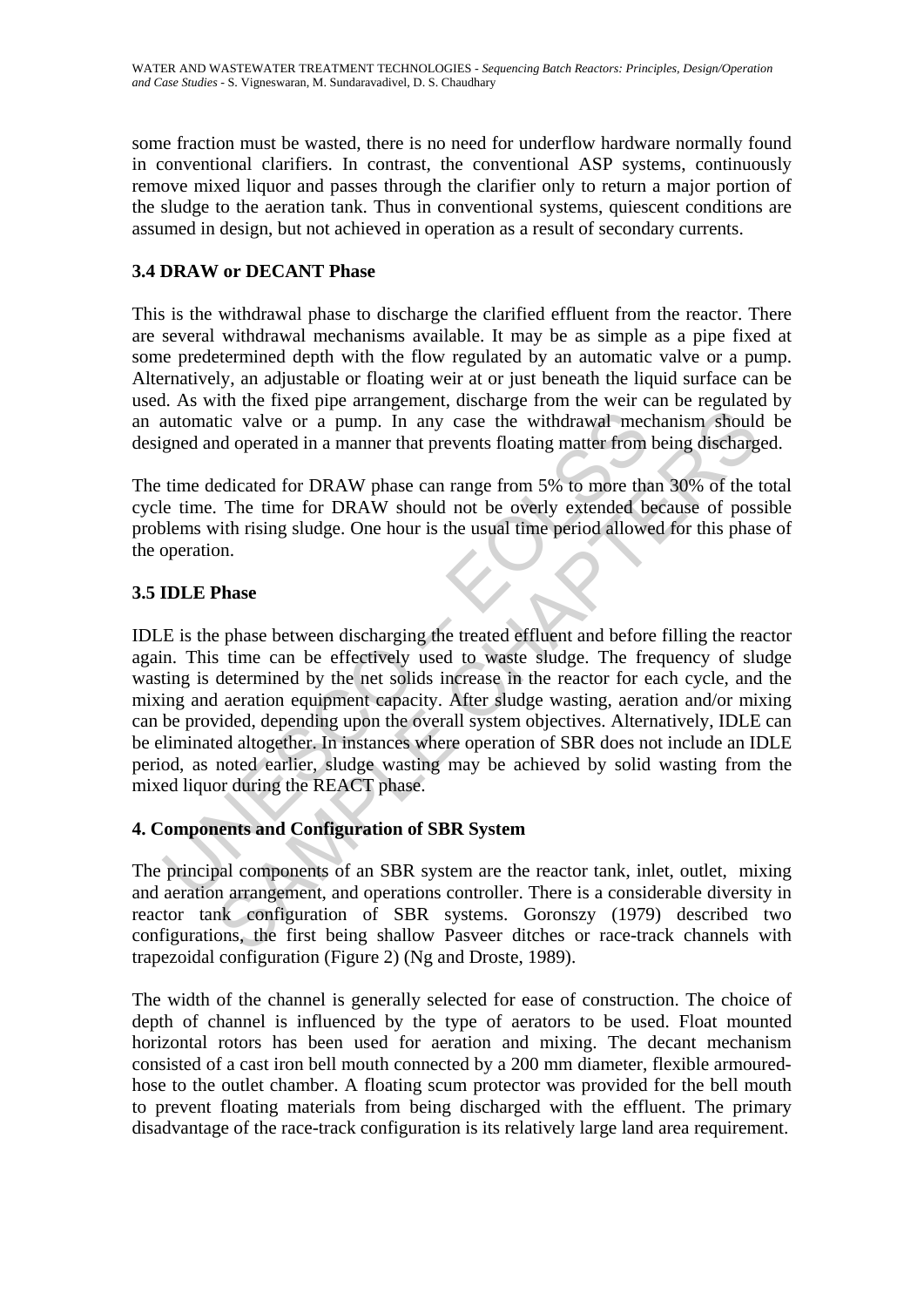WATER AND WASTEWATER TREATMENT TECHNOLOGIES - *Sequencing Batch Reactors: Principles, Design/Operation and Case Studies* - S. Vigneswaran, M. Sundaravadivel, D. S. Chaudhary



Figure 2. Schematic diagram of a race-track configuration (Adopted from Ng & Droste, 1989)

The second configuration is simple rectangular shape tanks (Figure 3). A minimum length-to-width ratio of 3:1 is often recommended to prevent both short-circuiting and disruption of sludge during SETTLE and DECANT phases. However, this is important primarily for the system where FILL is continuous, but DECANT is intermittent. In systems where both FILL and DECANT are intermittent, the length-to-width ratio would not assume much importance (Ng and Droste, 1989).



Figure 3. A rectangular configuration of SBR adopted in NSW, Australia

The number of SBRs in parallel is determined mainly the design influent flow rates. Theoretically, there is no limit to the number or size of tanks in a system. An SBR system with just one tank would be quite unusual for common applications. Single tank SBR systems are possible when upstream influent storage is envisaged and also in cases of day schools, amusement parks and industries operating 8 to 16 hours a day, where no wastewater is generated during the remaining hours. In these cases, a second tank would be unnecessary since FILL would end either naturally or by stopping discharge from storage facility. Clearly, REACT, SETTLE and DRAW phases would have to be completed before the wastewater flow resumes.

Where waste streams are larger and of a continuous nature without large diurnal fluctuations, multi-tank systems would be more appropriate. Multi-tank SBR systems are common for most municipal and industrial wastewater treatment, and where the FILL phase is not intended to be overlapping with DRAW phase.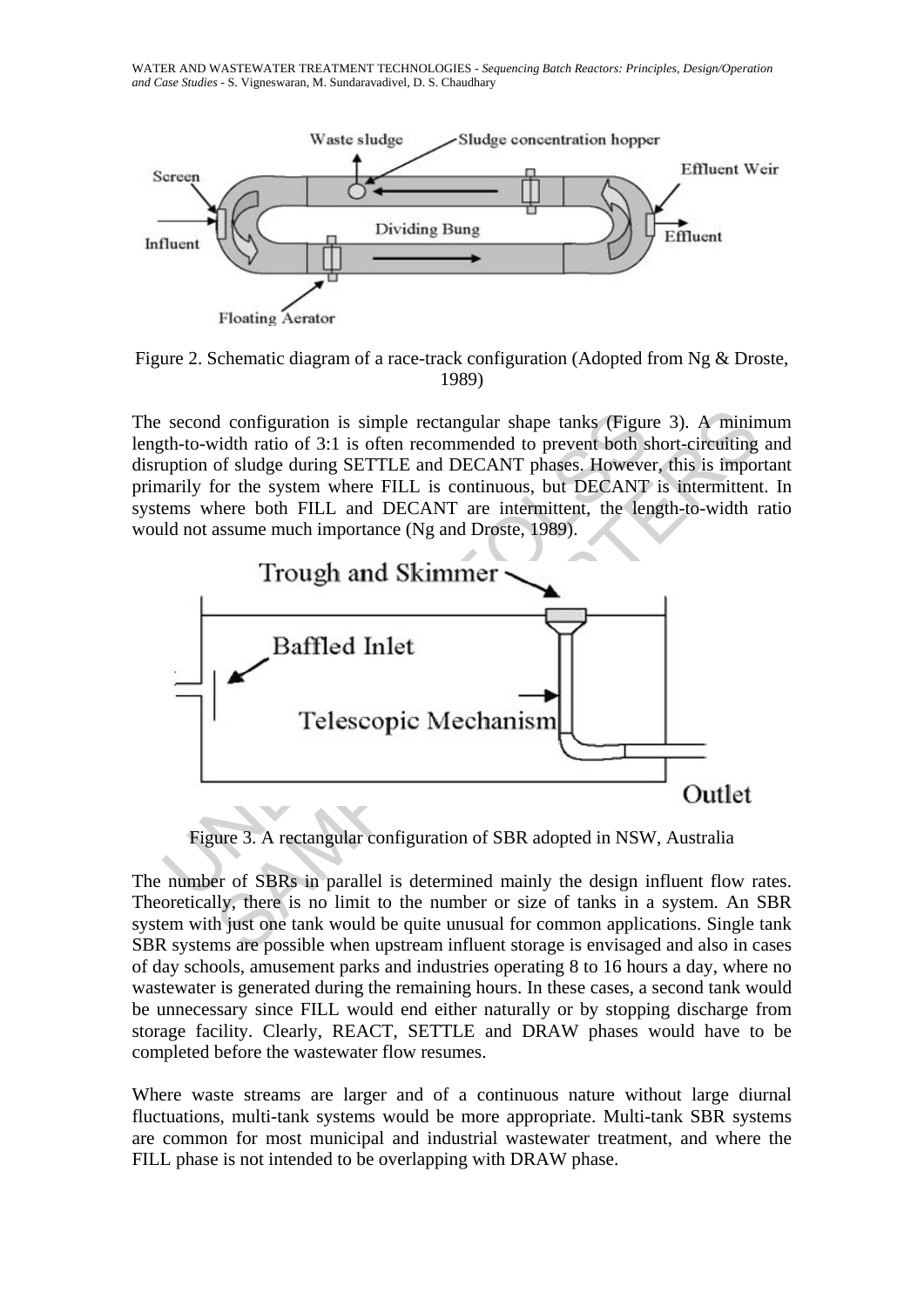Schroeder (1982) had suggested a three-tank system would perhaps be the best because the minimum FILL and DECANT times were not so short as to present design or operating problems. Ketchum Jr. et al. (1979) described such a three-tank system for domestic wastewater, which included primary clarification before SBR treatment and anaerobic digestion of primary sludge and excess SBR biomass (Figure 4).



Figure 4. Schematic diagram of a three-tank SBR system for domestic wastewater treatment (adopted from Ketchum et al., 1979)

# TO ACCESS ALL THE **21 PAGES** OF THIS CHAPTER, Visit: http://www.eolss.net/Eolss-sampleAllChapter.aspx

**Bibliography** 

- - -

Calvin Finch, B. L., Fry, E., et al., San Antonio Water System: Grey Water Literature Search, Texas, Texas Onsite Wastewater Treatment Research Council, 2003. [This report describes the use of SBR to treat greywater]

Chudoba, J., Ottova, V. and Madera, V. (1973). Control of activated sludge filamentous bulking: effect of hydraulic regime or degree of mixing in aeration tank. Water Research, 8: 1163. [This paper details the effect of hydraulic mixing in SBR systems]

Demoulin, G., Goronszy, M. C., Wutscher, K., and Frosthuber, E. (1997). Co-current nitrification/denitrification and biological P-removal in cyclic activated sludge plants by redox controlled cycle operation. Water Science and Technology, 35(1), 215-224.[the paper describes the use of SBR for nutrient removal]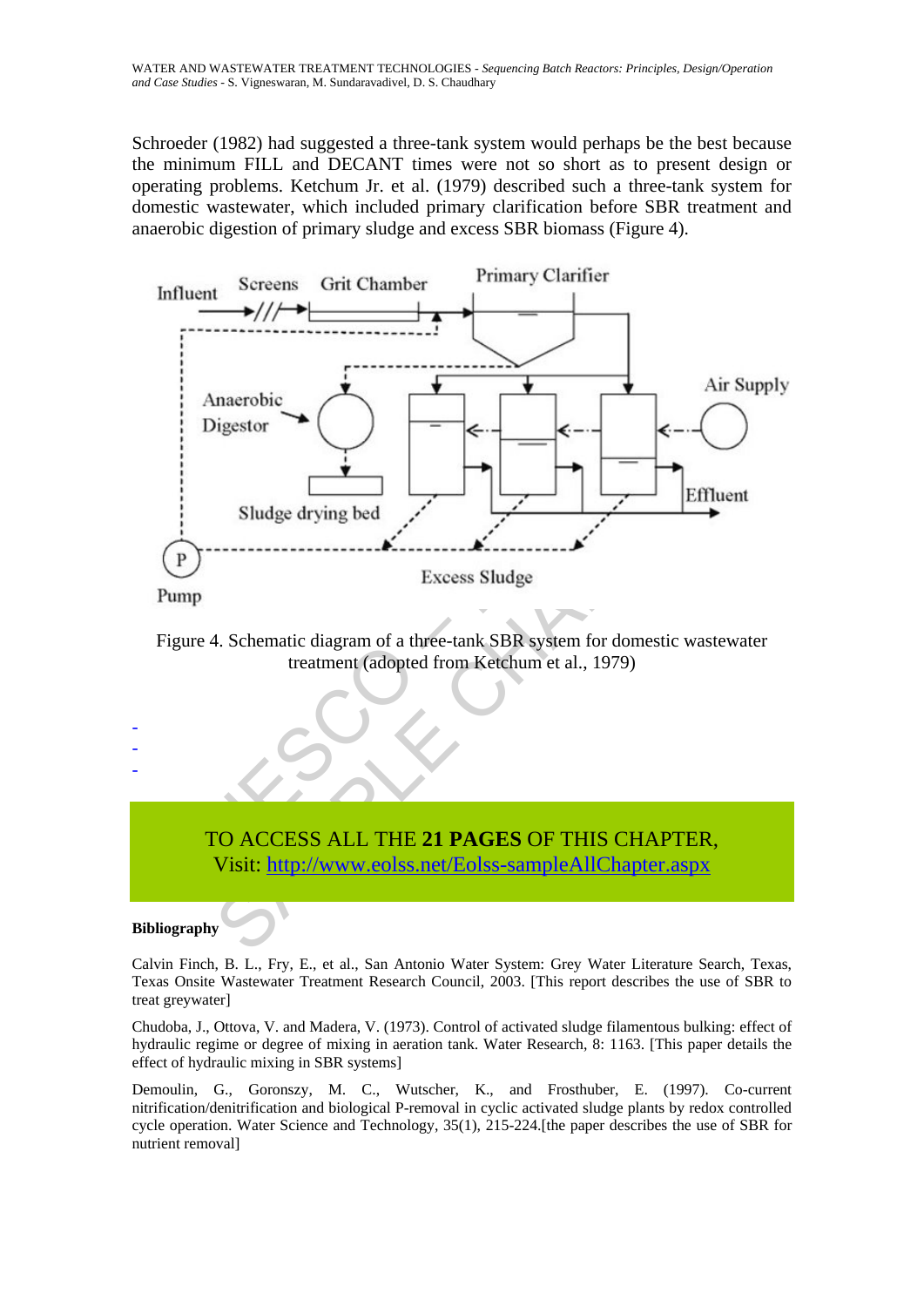Dennis, R. W. and Irvine, R. L. (1979). Effect of fill : react ratio on sequencing batch biological reactors. Journal Water Pollution Control Federation, 51(2), 255-263. [the paper describes the performance of SBR in various operation modes]

Erikson, E., Auffarth, K., Mogens, H., Ledin, A., Characteristics of grey wastewater, Urban Water, 4 (2002) 85–104. [this paper describes the characteristics of grey water and the factors that affect its compositions]

Goronszy, M. C. (1979). Intermittent operation of extended aeration process for small systems. Journal Water Pollution Control Federation, 51(2), 274-287. [the paper describes the use of SBR in Australia]

Hersbrun, P. A. (1984). Treatment of hazardous waste in a sequencing batch reactor. Proceedings of 39<sup>th</sup> Annual Industrial Waste Conference, Purdue University, West Lafayette, Indiana, USA, pp 385-393. [the paper describes the use of SBR for treatment of industrial and hazardous wastes]

Irvine, R. L. and Richter, R. O. (1976). Computer simulation and design of sequencing batch reactors. Proceedings of the 31<sup>st</sup> Industrial Waste Conference, Purdue University, West Lafayette, Indiana, USA, p.182. [this paper describes the development and operation of SBR]

Irvine, R. L., Fox, T. P., and Richter, R. O. (1977). Investigations of fill and batch periods of sequencing batch reactors. Water Research, 11, 713-717. [this paper describes the development and operation of SBR]

Irvine, R. L., Miller, G., and Bhamrah, A. S. (1979). Sequencing batch treatment of wastewater in rural areas. Journal Water Pollution Control Federation, 51(2), 244-254. [this paper describes the development and operation of SBR]

2. [this paper describes the development and operation of SBR]<br>
e, R. L., Fox, T. P., and Richter, R. O. (1977). Investigations of fill and batch<br>
r reactors. Water Research, 11, 713-717. [this paper describes the developr aper describes the development and operation of SBR<br>
Fox, T. P., and Richelr, R. O. (1977). Investigations of fill and batch periods of sequent<br>
S. Water Research, 11, 713-717. [this apper describes the development and ope Keller, J., Watts, S., Battye-Smith, W., and Chong. R. (2000). Full-scale demonstration of biological nutrient removal in a single tank SBR process. Proceedings of the  $2<sup>nd</sup>$  International symposium of International Water Association (IWA) on Sequencing Batch Reactor Technology, 10-12, July, Narbonne, France, pp 380-388. [this paper describes the use of SBR for nutrient removal]

Ketchum, Jr. L. H. (2000). Design and physical features of SBR reactors. Proceedings of the  $2<sup>nd</sup>$ International symposium of International Water Association (IWA) on Sequencing Batch Reactor Technology, 10-12, July, Narbonne, France, pp 7-14 [this paper describes the operating of SBR systems]

 Ketchum, Jr. L. H., Irvine, R. L., and Liao, P. C. (1979). First cost analysis of sequencing batch biological reactors. Journal Water Pollution Control Federation 51(2), 298-304. [this paper gives details of the economic cost of SBR systems]

Ketchum, Jr. L. H., Liao, P. C., and Irvine, R. L. (1978). Economic evaluation of sequencing batch biological reactors. Proceedings of 33<sup>rd</sup> Industrial Waste Conference, Purdue University, West Lafayette, Indiana, pp 357-426. [this paper gives details of the economic cost of SBR systems]

Larrea, L., Albizuri, J., Irizar, I., and Hernandez, J.M., Design and operation of SBR processes for small plants based on simulations, Water Science & Technology Vol 55 No 7 pp 163–171 IWA Publishing 2007. [this paper describes an experimental study in a SBR pilot plant conducted in Alava in North Spain]

Lo, K.V.; Liao, P.H.; Van Kleek, R.J. A full-scale sequencing batch reactor treatment of diluted swine wastewater. Canadian Agricultural Engineering 1991, 33 (1), 193-195. [this paper describes a full-scale SBR system used to treat swine farm wastewater in Aldergrove, British Columbia, Canada]

Ng, W. J. and Chin, K. K. (1986). Biological treatment for pig farm wastewater. Proceedings of the Regional Symposium on Management of Industrial wastes in the Asia & Pacific, ENSEARCH, Kualalumpur, Malaysia, 17-18 November, pp 123-127. [the paper describes the use of SBR for treatment of industrial and hazardous wastes]

Ng, W. J. and Droste, R. L. (1989). Sequencing batch reactor (SBR) treatment of wastewaters. Environmental Sanitation Review No.28, Environmental Sanitation Information Center, Asian Institute of Technology, Bangkok, p.6. [this provides a comprehensive review on SBR process to treat wastewater]

Ng, W. J. (1987). Treatability of textile finishing effluent – SBR method. Internal report, Environmental Engineering Laboratory, National University of Singapore, Singapore. [the paper describes the use of SBR for treatment of effluent form the textile industry]

Porges, N. (1955). Waste treatment by optimal aeration – theory and practice in dairy waste disposal.